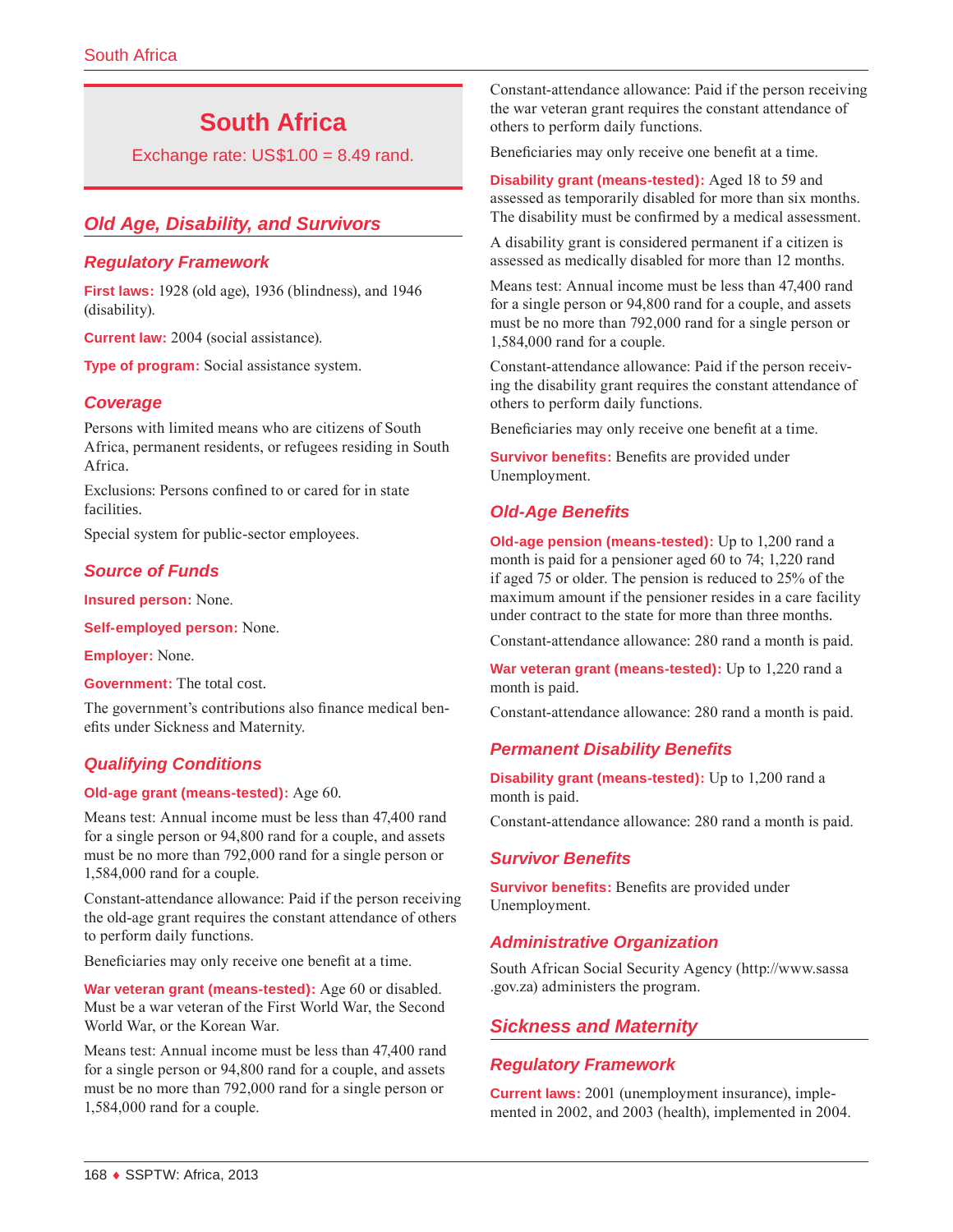**Type of program:** Social assistance system. Medical benefits only.

Note: Cash sickness and maternity benefits are paid under unemployment insurance.

# *Coverage*

**Sickness and maternity benefits:** Eligible insured workers working more than 24 hours a month, unemployed persons, and workers with earnings reduced to no more than 33.3% of the regular wage.

Exclusions: Persons receiving a monthly state pension, any benefit from the work injury and occupational disease compensation fund, or any unemployment benefit.

**Medical benefits:** Old-age pensioners and disability pensioners.

#### *Source of Funds*

**Cash sickness and maternity benefits**

*Insured person:* See source of funds under Unemployment.

*Self-employed person:* See source of funds under Unemployment.

*Employer:* See source of funds under Unemployment.

*Government:* See source of funds under Unemployment.

#### **Medical benefits**

*Insured person:* See source of funds under Old Age, Disability, and Survivors.

*Self-employed person:* See source of funds under Old Age, Disability, and Survivors.

*Employer:* See source of funds under Old Age, Disability, and Survivors.

*Government:* See source of funds under Old Age, Disability, and Survivors.

# *Qualifying Conditions*

**Cash sickness benefits:** Must be contributing to the Unemployment Insurance Fund and have accumulated sufficient credits before the illness occurs.

One credit equals one day of paid leave.

Absence from work must be a result of the illness for which the worker is receiving medical treatment.

**Cash maternity benefits:** Must be contributing to the Unemployment Insurance Fund and have accumulated sufficient credits before the expected date of childbirth or adoption.

One credit equals one day of paid leave.

Must apply within six months of the child's birth or adoption.

#### *Sickness and Maternity Benefits*

**Sickness benefit:** 38% to 68% of average earnings in the last six months, depending on the insured's period of service, is paid. For every six completed days of employment, the insured is eligible for one additional day of benefits, up to 238 days in the four-year period before the date of application for the benefit.

**Maternity benefit:** 38% to 68% of average earnings in the last six months, depending on the insured's period of service, is paid for a total of 17 weeks (six weeks in the event of a miscarriage or a stillborn child). For every six completed days of employment, the insured is eligible for one additional day of benefits, up to 238 days in the four-year period before the date of application for the benefit.

The benefit is paid from 18 weeks before and up to eight weeks after the expected date of childbirth.

#### *Workers' Medical Benefits*

All old-age pensioners and disability pensioners may receive subsidized medical care at provincial hospitals. Benefits include hospitalization and medicine.

#### *Dependents' Medical Benefits*

Medical benefits for dependents are the same as those for the insured.

#### *Administrative Organization*

Department of Labour ([http://www.labour.gov.za\)](http://www.labour.gov.za) provides general supervision.

Unemployment Insurance Fund, managed by a bipartite board, local unemployment benefit committees, and claims officers, administers cash benefits.

Department of Health [\(http://www.doh.gov.za\)](http://www.doh.gov.za) administers provincial hospitals.

# *Work Injury*

#### *Regulatory Framework*

**First law:** 1914.

**Current law:** 1993 (occupational injuries and diseases).

**Type of program:** Employer-liability system, involving compulsory insurance with a public carrier.

#### *Coverage*

Employed persons, including contract workers, casual employees, and certain military personnel.

Exclusions: Household workers, self-employed persons, volunteers, and certain military personnel.

# *Source of Funds*

**Insured person:** None.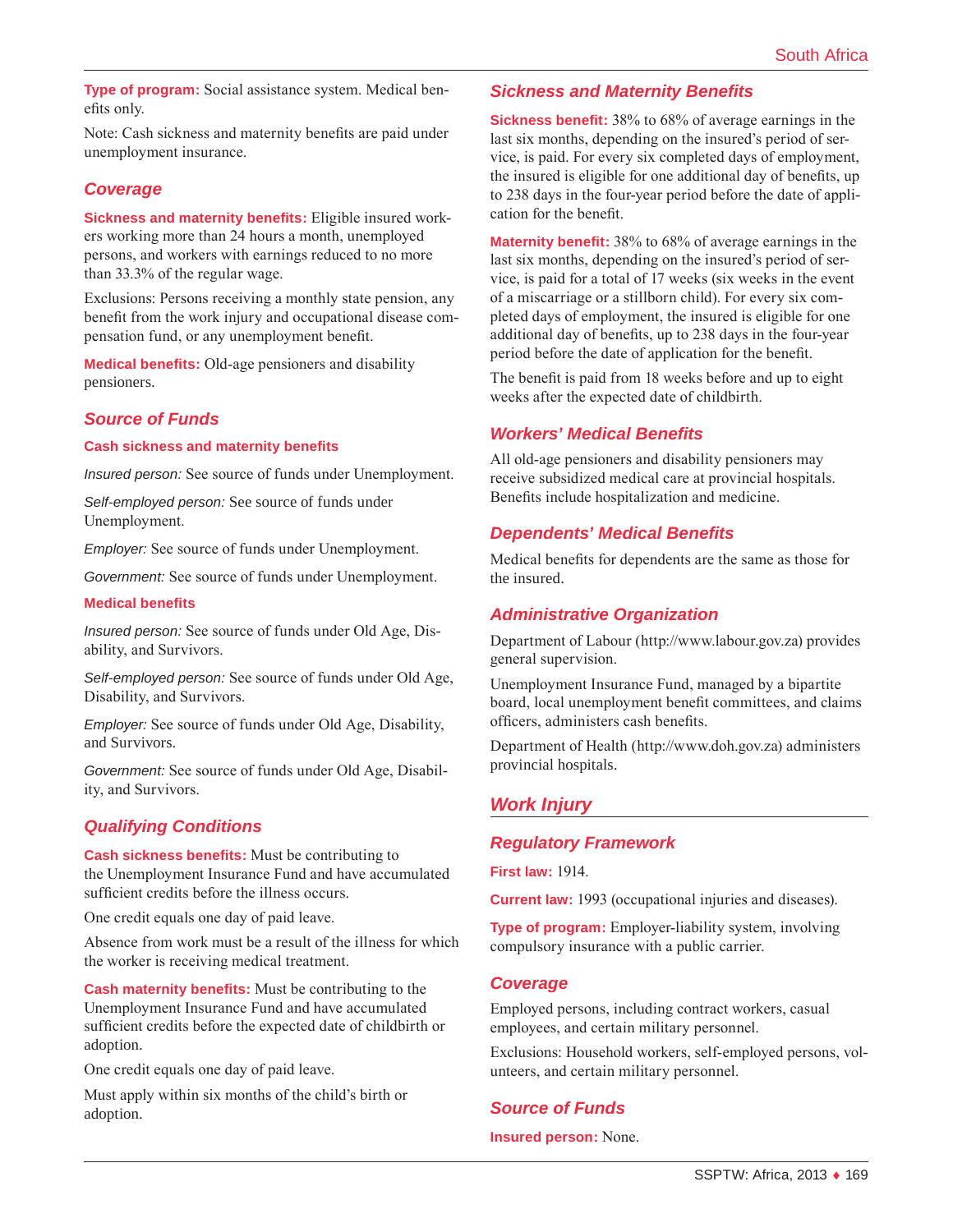**Self-employed person:** Not applicable.

**Employer:** The cost of the insurance premium which varies, depending on the industry and reported accident rate.

**Government:** None; contributes as an employer for government employees.

# *Qualifying Conditions*

**Work injury benefits:** There is no minimum qualifying period. The employee must report the accident within 12 months.

**Occupational disease benefits:** Paid if the insured is diagnosed with an occupational disease as defined by law.

#### *Temporary Disability Benefits*

If the insured is assessed with a total (100%) disability, 75% of the insured's earnings is paid for up to 12 months; may be extended for up to 24 months (longer in special cases) after further assessment of the disability. The benefit is paid after a three-day waiting period.

The minimum benefit is 2,430.75 rand a month.

The maximum benefit is 4,134.76 rand a week or 17,366.25 rand a month.

Partial disability: A percentage of the insured's earnings as determined by the Compensation Commissioner's Office is paid for up to 12 months; may be extended for up to 24 months after further assessment of the disability.

The partial disability benefit may be paid periodically or as a lump sum of up to 101,007 rand.

# *Permanent Disability Benefits*

**Permanent disability pension:** If the insured is assessed with a total (100%) disability, up to 75% of the insured's earnings is paid.

If the insured's monthly earnings are less than 3,241 rand, the benefit is calculated using monthly earnings of 3,241 rand.

The maximum earnings used to calculate benefits are 4,134.76 rand a week or 17,366.25 rand a month.

The minimum monthly benefit (based on a total disability) is 3,241 rand.

Partial disability: If the assessed degree of disability is 31% to 99%, a percentage of the full pension is paid according to the assessed degree of disability.

For an assessed degree of disability of up to 30%, a lump sum of 15 times the insured's monthly earnings is paid.

If the insured's monthly earnings are less than 3,241 rand, the benefit is calculated using monthly earnings of 3,241 rand.

The maximum earnings used to calculate benefits are 17,366.25 rand a month.

The minimum lump-sum partial disability benefit (based on a 30% disability) is 48,615 rand.

The maximum lump-sum partial disability benefit (based on a 30% disability) is 194,535 rand.

#### *Workers' Medical Benefits*

Benefits include medical, surgical, and hospital care, rehabilitation, and appliances. Benefits are provided for up to two years; may be extended in special cases.

The compensation fund reimburses the cost of transporting an injured employee to a hospital, a doctor's office, or to his or her place of residence.

#### *Survivor Benefits*

**Survivor pension:** 40% of the permanent total disability pension the deceased received or was entitled to receive is paid to a widow or to a widower with a permanent disability. A lump sum of two months of the permanent total disability pension the deceased received or was entitled to receive is also paid.

The pension does not cease on remarriage.

The maximum survivor pension is 6,946.50 rand a month.

**Orphan's pension:** 20% of the permanent total disability pension the deceased was entitled to receive is paid for each unmarried orphan younger than age 18 (extended for students; no age limit if disabled).

The maximum orphan's pension is 3,473 rand a month.

All survivor benefits combined must not exceed the permanent total disability pension the deceased received or was entitled to receive.

**Funeral grant:** Up to 13,050 rand is paid.

# *Administrative Organization*

Department of Labour ([http://www.labour.gov.za\)](http://www.labour.gov.za) provides general supervision.

Compensation Commissioner administers the program, including claims decisions and the management of funds from which benefits are paid.

Employers must normally insure against liability with a public compensation fund but in certain instances may insure with an employers' mutual association licensed by the Minister of Labour.

# *Unemployment*

#### *Regulatory Framework*

**First law:** 1937.

**Current laws:** 1966 (unemployment), implemented in 1967; 2001 (unemployment insurance); and 2002 (contributions).

**Type of program:** Social insurance system.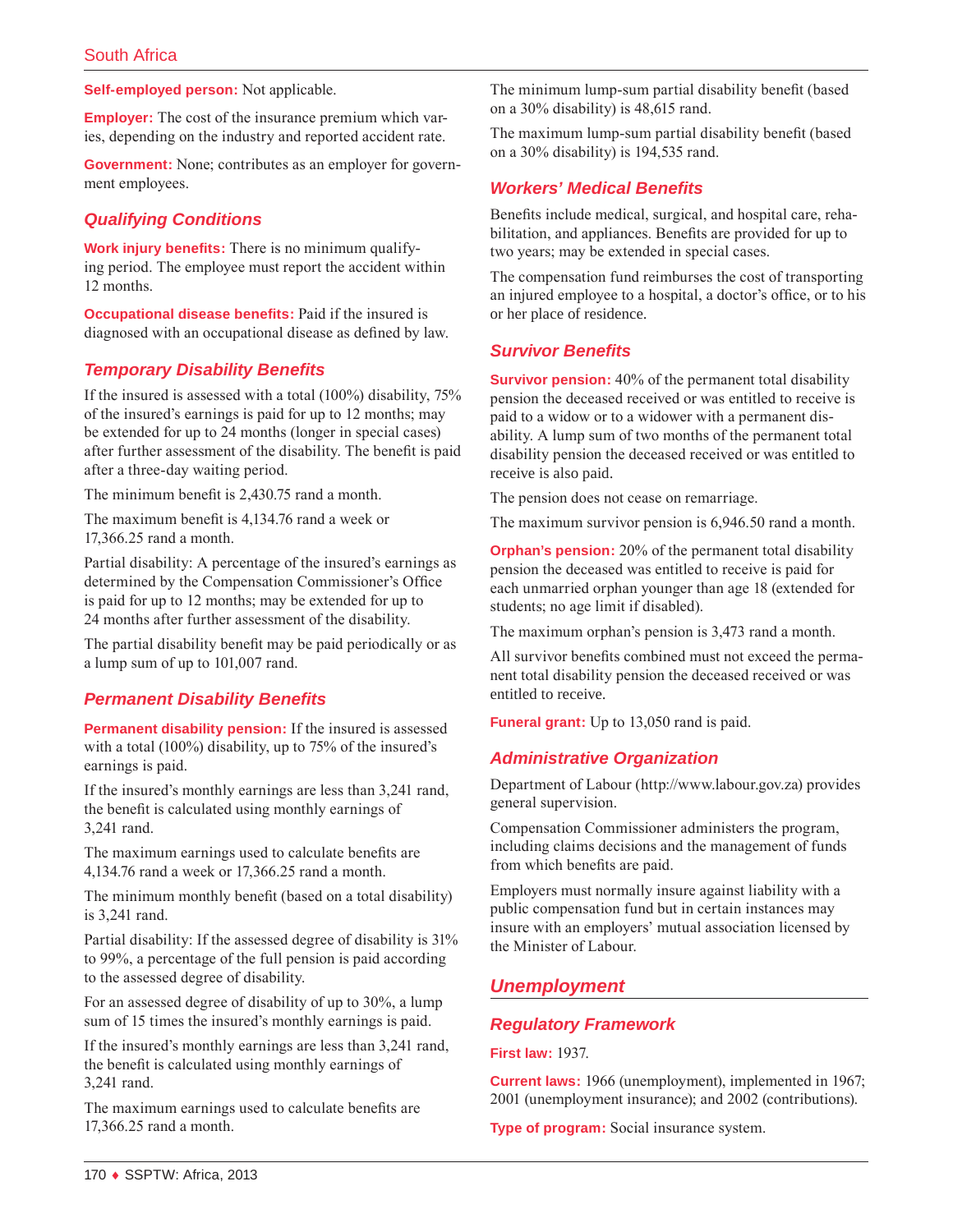#### *Coverage*

All employees working for more than 24 hours a month, including household and seasonal workers and employees in national and provincial governments.

Exclusions: Persons receiving any benefit from the work injury and occupational disease compensation fund.

Special system for civil servants.

#### *Source of Funds*

**Insured person:** 1% of covered earnings.

The maximum earnings used to calculate contributions are 14,872 rand a month or 178,464 rand a year.

The insured person's contributions also finance cash sickness and maternity benefits.

**Self-employed person:** Not applicable.

**Employer:** 1% of the insured's covered earnings.

The maximum earnings used to calculate contributions are 14,872 rand a month or 178,464 rand a year.

The employer's contributions also finance cash sickness and maternity benefits.

**Government:** None.

# *Qualifying Conditions*

**Unemployment benefit:** Must be contributing to the Unemployment Insurance Fund and have accumulated sufficient credits before becoming unemployed.

One credit equals one day of paid leave.

Must be capable of and available for work and must register with and report to the public employment exchange, unless unemployment is the result of illness or pregnancy. Unemployment must not be the result of refusing suitable work or training. The unemployment benefit is paid after 14 days of unemployment.

**Survivor benefit:** Paid to an eligible surviving spouse or partner who applies for the benefit within six months of the insured's death. If there is no eligible surviving spouse or partner, the benefit is paid to a dependent child younger than age 21 (age 25 if a student).

# *Unemployment Benefits*

**Unemployment benefit:** 38% to 68% of average earnings in the last six months, depending on the insured's period of service, is paid for up to eight months. For every six completed days of employment, the insured is eligible for one additional day of benefits, up to 238 days in the four-year period before the date of application for the benefit.

**Survivor benefit:** A lump sum is paid of up to eight months of the unemployment benefit the deceased received or was entitled to receive based on his or her period of service and previous earnings.

#### *Administrative Organization*

Department of Labour ([http://www.labour.gov.za\)](http://www.labour.gov.za) provides general supervision.

Unemployment Insurance Fund, managed by a bipartite board, local unemployment benefit committees, and claims officers, administers the program.

# *Family Allowances*

#### *Regulatory Framework*

**Current law:** 2004 (social assistance).

**Type of program:** Social assistance system.

#### *Coverage*

Low-income persons caring for children younger than age 18.

Exclusions: Persons confined to or cared for in state facilities.

#### *Source of Funds*

**Insured person:** None.

**Self-employed person:** None.

**Employer:** None.

**Government:** The total cost.

# *Qualifying Conditions*

*Foster child grant:* Paid to a foster parent who is a citizen, permanent resident, or refugee residing in South Africa at the time of the application. There must be a court order indicating the foster care status of the child. The child must be aged 18 or younger (age 21 if a student) and remain in the care of the foster parent.

Beneficiaries may only receive one benefit at a time.

*Child support grant (means tested):* Paid to the primary caregiver of a child or children aged 18 or younger. The primary caregiver must be aged 16 or older and a citizen, permanent resident, or refugee residing in South Africa at the time of the application. The grant is paid for up to six children if they are not biologically related; otherwise, there is no limit.

Means test: Annual income must be less than 33,600 rand for a single person; 67,200 rand for a couple.

Beneficiaries are eligible to receive only one benefit at a time.

*Care dependency grant (means tested):* Paid to a parent, foster parent, or primary caregiver of a child aged 18 or younger who requires permanent care or support services as the result of a severe mental or physical disability. The child must be cared for at home and the disability